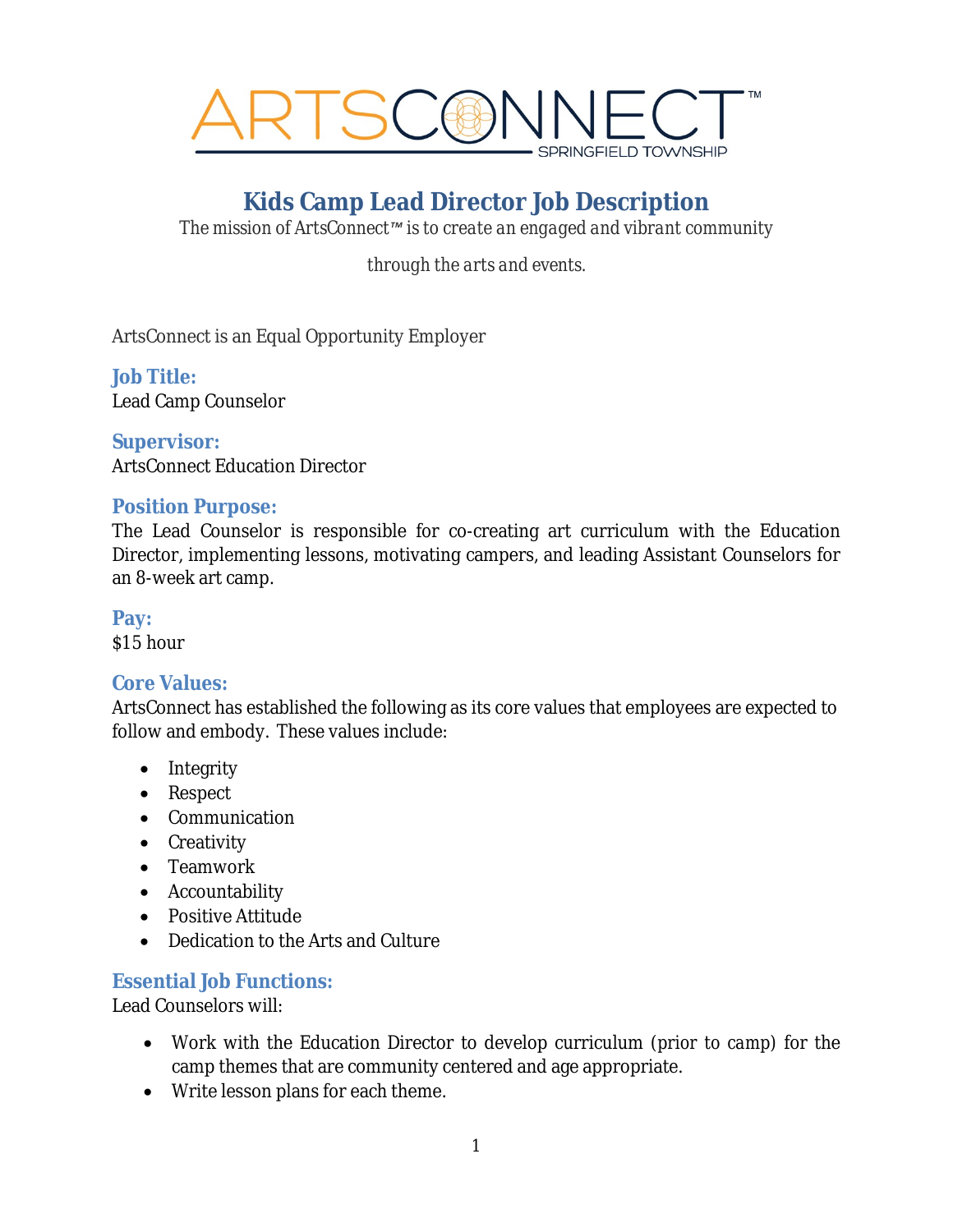- Develop motivations to introduce each art project.
- Work with the Education Director to order supplies.
- Manage the supplies needed for each day of art camp.
- Oversee check-in and check-out of campers
- Lead art projects.
- Motivate and inspire campers to be creative, expressive and respectful of one another's thoughts and ideas.
- Demonstrate necessary skills needed for campers to be successful and to complete each lesson.
- Plan and lead activities such as camp games, songs and discussions.
- Delegate tasks to Assistant Counselors.
- Mentor campers and Assistant Counselors.
- Basic parent communications
- Conduct the necessary reflective assessment during and following each lesson.
- Maintain strong classroom management
- Administer medication if needed
- Oversee the set up and cleanup of classroom spaces daily
- Attend regular planning meetings and trainings.

# **Core Competencies:**

Lead Counselors will:

**Remain Composed -** remains calm under pressure and does not become defensive or irritated in challenging situations; is mature, handles stress, and remains calm while handling crisis.

**Orient to the Goals –** possesses initiative and tenacity to actively influence events rather than passively accepting events as they occur.

**Utilize Interpersonal Skills –** relates well to all kinds of people, builds appropriate rapport and constructive and effective relationships; uses diplomacy and tact when diffusing high-tension situations comfortably.

**Mentor and Develop** – provides teaching, mentoring, and motivation to Assistant Counselors and camp participants; provides appropriate and timely positive feedback.

**Conduct her/himself ethically** – acts within the law and with integrity both on and off the job.

# **Required Qualifications:**

Lead Counselors must be at least 18 years of age and must have either completed undergraduate work in art education or be in the third or fourth year of studies. Field observation and field experience should be completed prior to working at our camp. A state-issued art education teacher license is ideal but not required.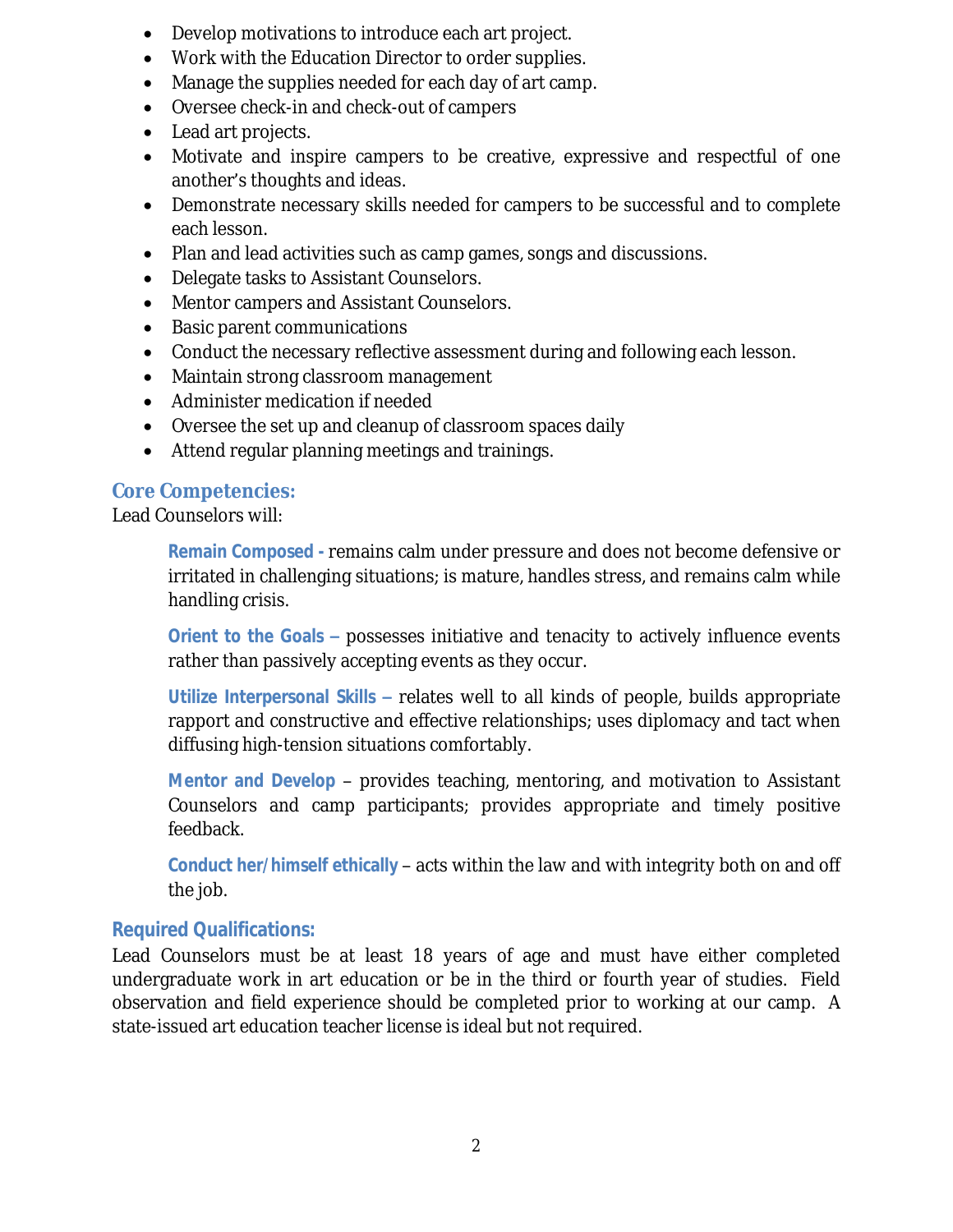Creativity and enthusiasm for the subject and for children ages 7 - 13 will be essential to do this job. An understanding of how to lead and mentor multi-aged children and Assistant camp counselors is essential.

# **Special Requirements:**

Lead Counselors should know how to properly and safely handle art tools, such as scissors, X-Acto type knives, glue, glue guns, paints, inks, and clay. Use of the kiln may be required but will be handled in conjunction with the Pottery Studio Manager.

### **Physical Aspects of the Job:**

While performing the duties of this position, Lead Counselors are frequently required to walk, stand, sit, see, talk and hear, use hands and fingers to handle or feel objects, and to reach with hands and arms. Assistant Counselors must be able to lift and carry between 15 and 30 pounds.

Lead Counselors must be able to hear to perceive information at least at normal spoken word levels. Must be able to see to perceive general surroundings and to supervise children and Assistant Counselors. Specific vision abilities required for this job include close and distance vision (which may be achieved through glasses, lenses, etc.) and the ability to adjust focus. Must be able to speak to communicate and exchange ideas by means of the spoken word, to provide direction, and important information to others at normal spoken word levels

### **Work Environment:**

Lead Counselors will normally work in a camp environment with as many as 25 children within an age range of 7 - 13, which will be, at times, noisy. Lead Counselors will be required to participate in programs/camps which will occur in various environments including outside environments.

### **Classification:**

This is a full-time hourly position that is not exempt from the overtime requirements of the FLSA. This position is seasonal (fulltime hours begin early June through early August) and does not entitle Lead Counselors to unemployment compensation or benefits upon completion of each camp season.

### **Expected Hours of Work/Attendance Requirements:**

The Lead will begin work mid to late March working 10 - 16 hours per week for 10 weeks working a flexible schedule to prepare the curriculum. Camp training will be one week, beginning Memorial Day week. Camp begins June 6 and ends August 5, totaling 9 weeks, including training. The normal hours for this position during camp are 8:30 a.m. to 4:30 p.m., Monday through Friday, and the normal work week is approximately 40 hours.